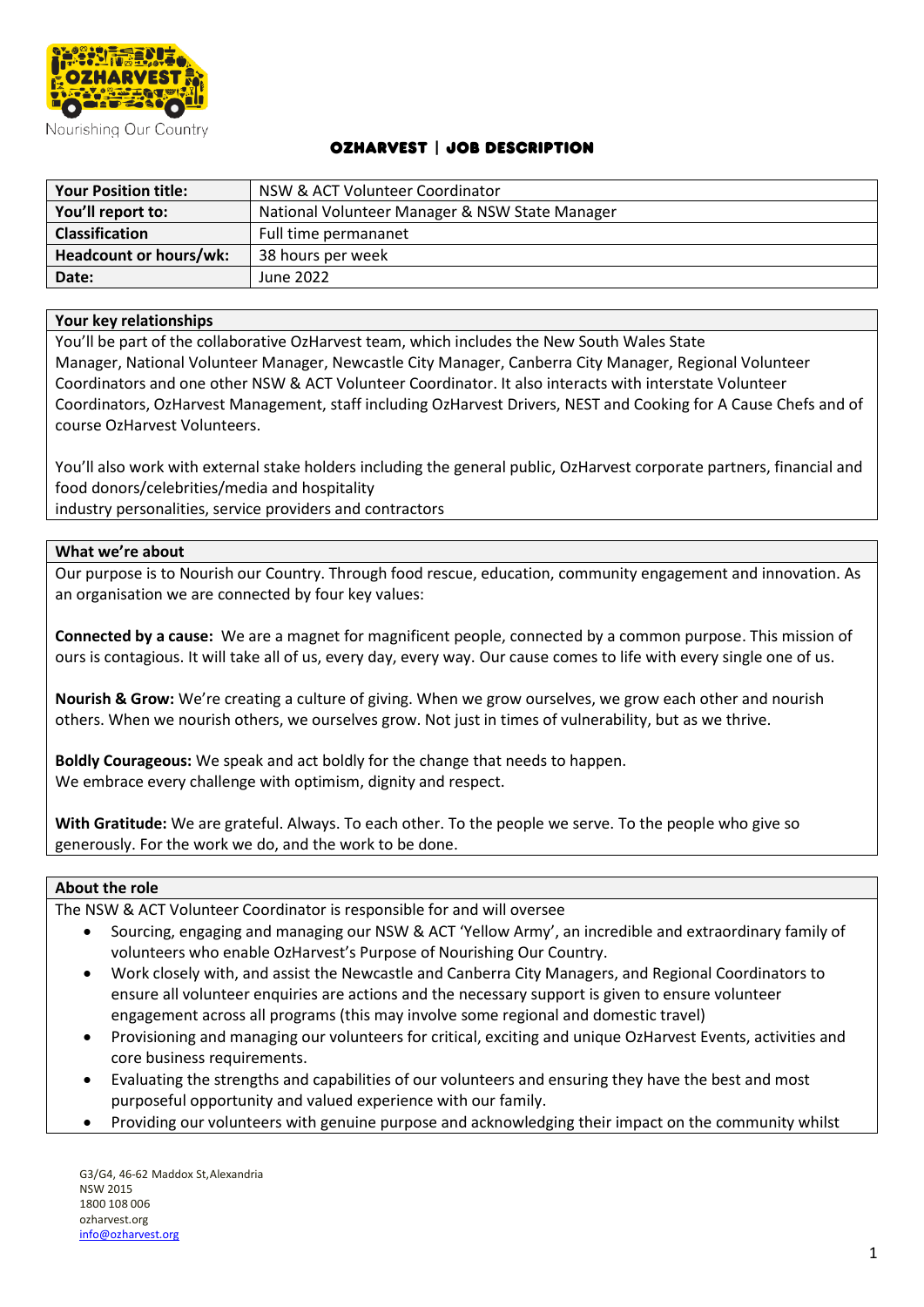

Nourishing Our Country

- undertaking their roles, ensuring their longevity and service to our family.
- Managing the volunteer's recruitment, induction, training, role and task assignments.

## **Your Key Responsibilities**

- Be a positive and effective team member and bring the OzHarvest values to life
- Demonstrate each value in every one of your actions and decisions
- Contribute to the successes of your team by supporting your teammates to be the best they can be
- Communicate honestly and openly at all times
- Ensure that our volunteer community are welcomed into the OzHarvest family and has adequate opportunities to feel connected to the purpose of OzHarvest.
- Manage the recruitment and selection of volunteers, their onboarding and induction.
- Manage all prospective and active volunteer queries through the various channels of email, phone and online etc. in a timely manner.
- Conduct volunteer induction, activity briefs and materials, to ensure volunteers are informed on how to carry out their designated role in an effective and safe manner.
- Develop the weekly OzHarvest volunteer communication
- Management, maintenance and ensuring currency of the volunteer database and web-based management tools.
- Plan, organise and coordinate all NSW & ACT volunteer engagement activities.
- Schedule and coordinate volunteer rosters for activities, programs and events or as requested by the OzHarvest team.
- Assist the OzHarvest team with the development of new programs and initiatives to ensure that volunteers are well supported in their roles.
- Assist with the planning and administration of events where volunteer resource is utilised.
- Attend volunteer activities to provide leadership and further our connections with our volunteers.
- Provide feedback and support to the NSW State Manager and the National Volunteer Manager with continuous improvement initiatives and opportunities.
- Actively participate in the performance development processes to meet organisational requirements and own career aspirations.

## **Personal Specifications**

### **Qualifications**

- Bachelor's degree or at least 2 years' equivalent experience in Volunteer Coordination, Human Resource Management (including recruitment, selection, induction), Workforce Management or Project Management
- Must have a Police Check and a Working With Children Check (WWCC) for this role.
- Relevant key personnel and probity checks are required by legislation and OzHarvest policy
- Current driver's licence and the willingness to drive in the course of work (essential)

## **Skills, Knowledge & Experience**

- Demonstrated ability to recruit, coordinate, and supervise volunteers or staff
- Strong personal and team-based organisational skills, including the ability to coordinate projects, motivate and work successfully with volunteers, staff, and other people with varied interests and backgrounds.
- Demonstrated understanding and commitment to the Principles of Volunteering, and the
- Code of Practice for Organisations Involving Volunteer Staff.
- Capacity and willingness to work weekends and evenings as required.
- Ability to set priorities and manage competing demands with tight timeframes.
- Experience in office administration and database management.